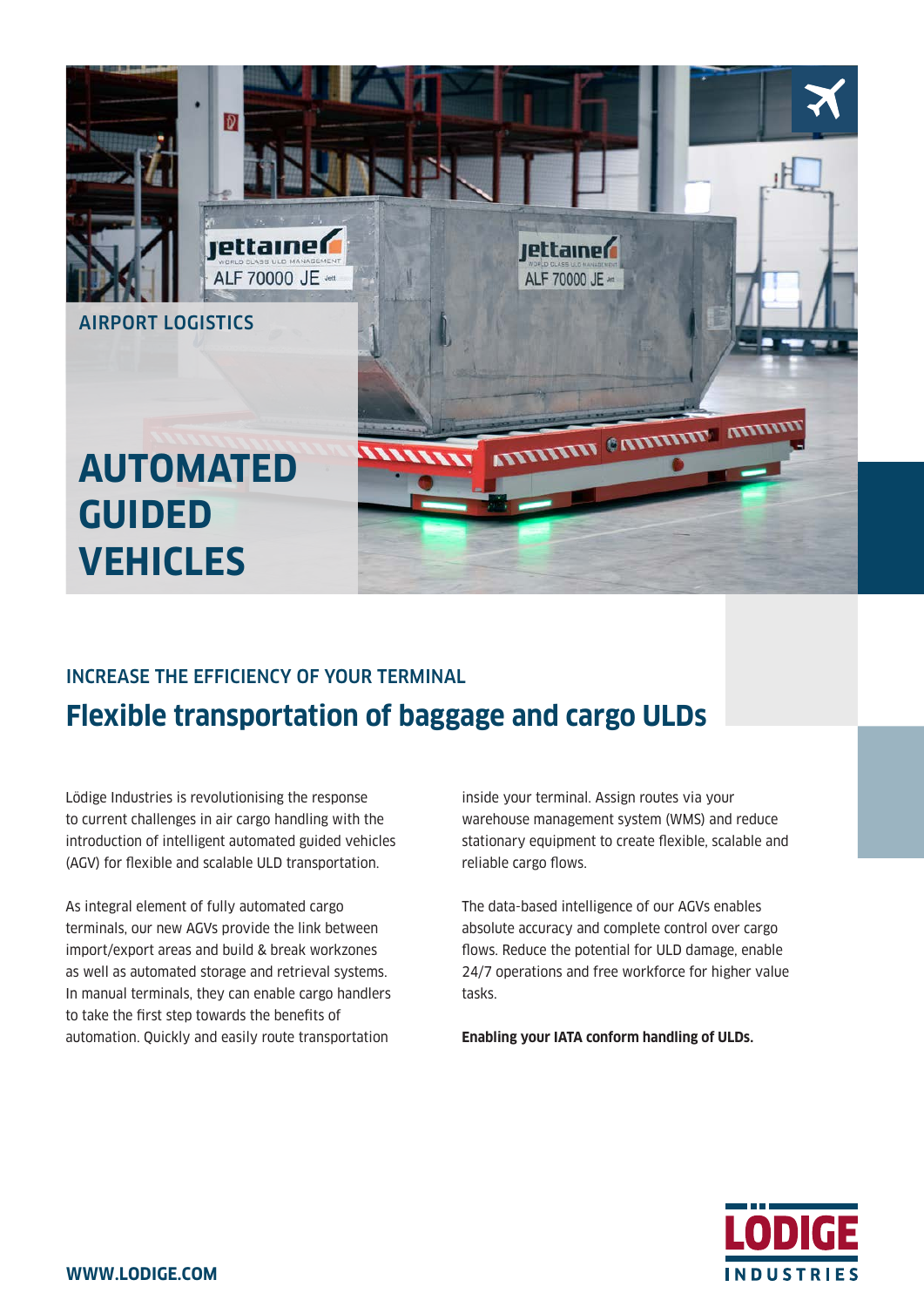

# 5 ft AUTOMATED GUIDED VEHICLE



#### **SAFETY FIELD**



#### **TRANSPORTABLE ULDS**



## **TECHNICAL DATA**

| Dimensions LxWxH              | 3,075 mm x 1,730 mm x 790 mm                                              |  |  |
|-------------------------------|---------------------------------------------------------------------------|--|--|
| Conveying height              | 508 mm                                                                    |  |  |
| Load capacity                 | 1,588 kg                                                                  |  |  |
| Deadweight                    | 1,400 kg                                                                  |  |  |
| Drive technology              | Omnidirectional                                                           |  |  |
|                               |                                                                           |  |  |
| <b>Drive Unit</b>             |                                                                           |  |  |
| Drive type                    | 2 x 2.5 kW 48V AC Motor                                                   |  |  |
| Max speed                     | $1.5$ (3.0) m/s                                                           |  |  |
| Max acceleration              | $0.6 \, \text{m/s}^2$                                                     |  |  |
|                               |                                                                           |  |  |
| <b>Roller conveyor</b>        |                                                                           |  |  |
| Drive technology              | 0.44 kW 48V DC Roller Drive unit                                          |  |  |
| Max speed                     | $0.3$ m/s                                                                 |  |  |
| Max acceleration              | $0.3 \text{ m/s}^2$                                                       |  |  |
|                               |                                                                           |  |  |
| Power supply                  |                                                                           |  |  |
| Type of battery               | $Li$ -lon                                                                 |  |  |
| Battery capacity              | up to 220 Ah                                                              |  |  |
| Charging technology           | Inductive charging system                                                 |  |  |
|                               |                                                                           |  |  |
| <b>Additional information</b> |                                                                           |  |  |
| Guidance system               | Natural navigation                                                        |  |  |
| Network connection            | WiFi                                                                      |  |  |
| Stop precision                | $± 10$ mm                                                                 |  |  |
| Obstacle sensor               | Laser technology                                                          |  |  |
| Safety                        | According to all relevant standards (DIN EN ISO 3691-4:2020-11, EN13849), |  |  |
|                               | 2 x Laser scanner, LED indicator lights, 2 x emergency stops,             |  |  |
|                               | 2 x plate stops (conveyor), 2 x 360° PTZ cameras, obstacle avoidance      |  |  |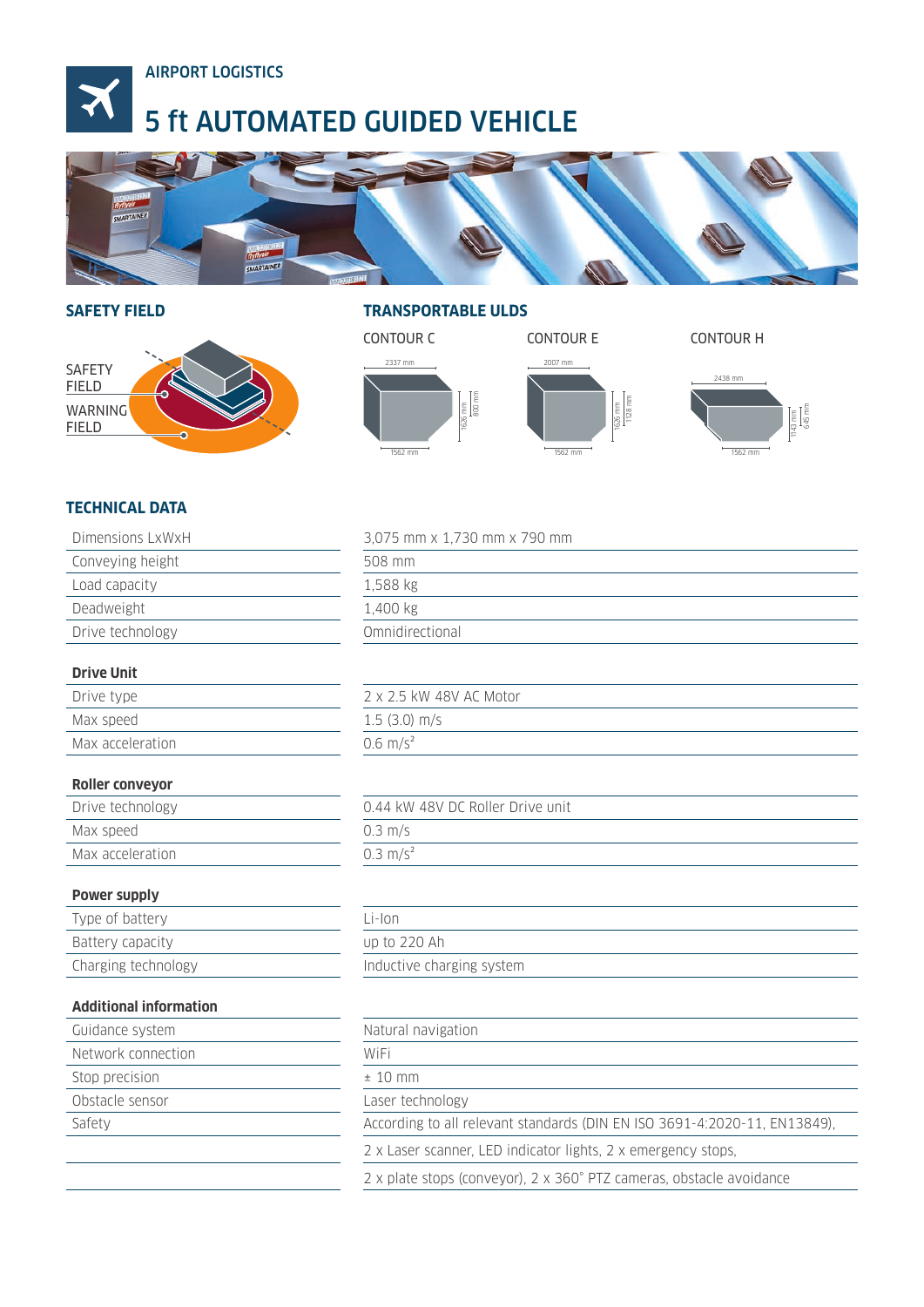# 10 ft AUTOMATED GUIDED VEHICLE





### **SAFETY FIELD**



### **TRANSPORTABLE ULDS**  TRANSPORT OF 15FT ULD POSSIBLE



## **TECHNICAL DATA**

| Dimensions (NEP) LxWxH                                     | 3,790mm x 2,790mm x 570mm NEP |  |  |
|------------------------------------------------------------|-------------------------------|--|--|
| Dimensions (WEP) LxWxH<br>3,380 mm x 2,900 mm x 558 mm WEP |                               |  |  |
| Transfer height                                            | 508 mm                        |  |  |
| Load capacity                                              | 6,800 kg                      |  |  |
| Deadweight                                                 | 3,300 kg                      |  |  |
| Drive technology                                           | omnidirectional               |  |  |
|                                                            |                               |  |  |
| <b>Drive Unit</b>                                          |                               |  |  |
| Drive type                                                 | 2 x 5 kW AC Motor             |  |  |
| Max speed                                                  | up to $3 \text{ m/s}$         |  |  |

| Max speed        | Up to $\frac{1}{2}$ m/s |
|------------------|-------------------------|
| Max acceleration | $0.3 \text{ m/s}^2$     |
|                  |                         |

#### **Roller conveyor**

| Drive technology | 2 x 1.1 kW Roller Deck drive units |  |  |
|------------------|------------------------------------|--|--|
| Max speed        | $0.3$ m/s                          |  |  |
| Max acceleration | $0.3 \text{ m/s}^2$                |  |  |
|                  |                                    |  |  |

### **Power supply**

| Type of battery     | $l - \n0$                 |  |  |
|---------------------|---------------------------|--|--|
| Battery capacity    | Up to 220 Ah              |  |  |
| Charging technology | Inductive charging system |  |  |
|                     |                           |  |  |

| l i-Ion                   |  |  |  |
|---------------------------|--|--|--|
| Up to 220 Ah              |  |  |  |
| Inductive charging system |  |  |  |

#### **Additional information**

| Guidance system    | Natural navigation  |
|--------------------|---------------------|
| Network connection | WiFi                |
| Stop precision     | $±$ 10 mm           |
| Obstacle sensor    | Laser technology    |
| Safety             | According to all re |
|                    | 2 x Laser scanner   |

| Auuruvilai IIIIvi IIIauvil |                                                                           |  |  |
|----------------------------|---------------------------------------------------------------------------|--|--|
| Guidance system            | Natural navigation                                                        |  |  |
| Network connection         | WiFi                                                                      |  |  |
| Stop precision             | $± 10$ mm                                                                 |  |  |
| Obstacle sensor            | Laser technology                                                          |  |  |
| Safety                     | According to all relevant standards (DIN EN ISO 3691-4:2020-11, EN13849), |  |  |
|                            | 2 x Laser scanner, LED indicator lights, emergency stops 4 x,             |  |  |
|                            | 2 x 360° PTZ cameras, obstacle avoidance                                  |  |  |